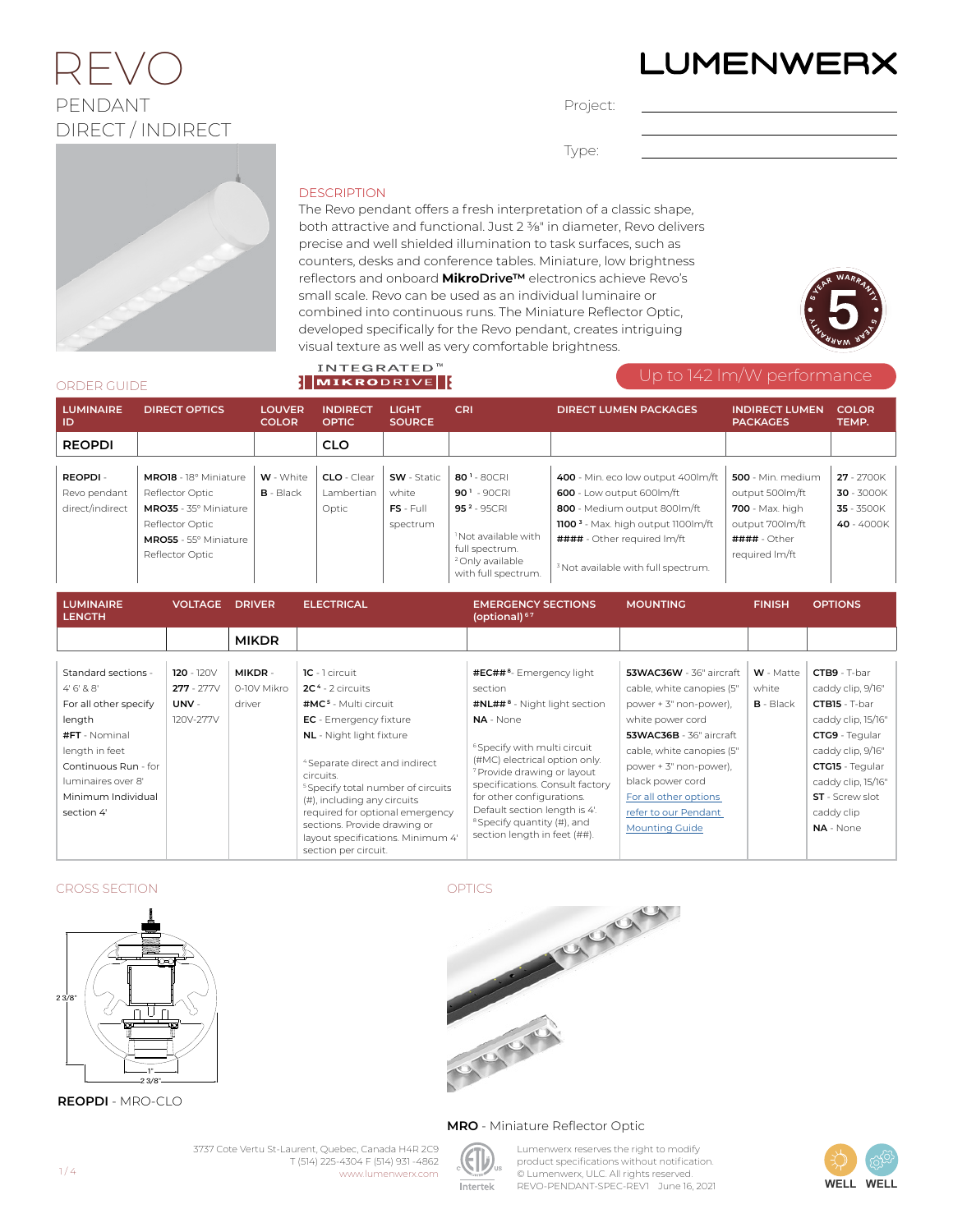

# **LUMENWERX**

### Photometrics

#### DIRECT / INDIRECT

Delivered lumens at 35K at 80 CRI - MRO18 / CLO.



DIRECT / INDIRECT

Delivered lumens at 35K at 80 CRI - MRO35 / CLO.



| LM/FT |            | <b>NOMINAL LM/4FT</b> |      | <b>TOTAL</b> | <b>INPUT</b> |            |       | LM/FT<br><b>NOMINAL LM/4FT</b> |      |      | <b>TOTAL</b> | <b>INPUT</b> |            |
|-------|------------|-----------------------|------|--------------|--------------|------------|-------|--------------------------------|------|------|--------------|--------------|------------|
| D     |            | D                     |      | LM/4FT       | <b>WATTS</b> | <b>LPW</b> | D     |                                | D    |      | LM/4FT       | <b>WATTS</b> | <b>LPW</b> |
| MRO18 | <b>CLO</b> |                       |      |              |              |            | MRO35 | <b>CLO</b>                     |      |      |              |              |            |
| 400   | 500        | 1600                  | 2000 | 3600         | 25.8         | 140        | 400   | 500                            | 1600 | 2000 | 3600         | 25.4         | 142        |
|       | 700        |                       | 2800 | 4400         | 31.7         | 139        |       | 700                            |      | 2800 | 4400         | 31.4         | 140        |
| 600   | 500        | 2400                  | 2000 | 4400         | 32.8         | 134        |       | 500                            | 2400 | 2000 | 4400         | 32.2         | 137        |
|       | 700        |                       | 2800 | 5200         | 38.7         | 134        | 600   | 700                            |      | 2800 | 5200         | 38.2         | 136        |
|       | 500        | 3200                  | 2000 | 5200         | 40.4         | 129        |       | 500                            |      | 2000 | 5200         | 39.6         | 131        |
| 800   | 700        |                       | 2800 | 6000         | 46.4         | 129        | 800   | 700                            | 3200 | 2800 | 6000         | 45.6         | 132        |
| 1100  | 500        |                       | 2000 | 6400         | 52.8         | 121        |       | 500                            | 4400 | 2000 | 6400         | 51.5         | 124        |
|       | 700        | 4400                  | 2800 | 7200         | 58.8         | 122        | 1100  | 700                            |      | 2800 | 7200         | 57.5         | 125        |

#### DIRECT / INDIRECT

Delivered lumens at 35K at 80 CRI - MRO55 / CLO.



|  |  | Multiplier - CCT/CRI |  |
|--|--|----------------------|--|
|  |  |                      |  |

|        |       | <b>Watts Multiplier</b> | <b>LPW Multiplier</b> |                   |  |  |
|--------|-------|-------------------------|-----------------------|-------------------|--|--|
| CCT(K) | CRI80 | <b>CRI90</b>            | CRI80                 | CRI <sub>90</sub> |  |  |
|        |       |                         |                       |                   |  |  |
| 2700   | 1.05  | 1.27                    | 0.95                  | 0.79              |  |  |
| 3000   | 1.02  | 1.23                    | 0.98                  | 0.81              |  |  |
| 3500   | 1.00  | 1.19                    | 1.00                  | 0.84              |  |  |
| 4000   | 1.00  | 1.19                    | 1.00                  | 0.84              |  |  |

|  |              | LM/FT      |      | <b>NOMINAL LM/4FT</b> |        | <b>INPUT</b> | <b>LPW</b> |  |
|--|--------------|------------|------|-----------------------|--------|--------------|------------|--|
|  | D            |            | D    |                       | LM/4FT | <b>WATTS</b> |            |  |
|  | <b>MRO55</b> | <b>CLO</b> |      |                       |        |              |            |  |
|  | 400          | 500        | 1600 | 2000                  | 3600   | 26           | 139        |  |
|  |              | 700        |      | 2800                  | 4400   | 31.9         | 138        |  |
|  | 600          | 500        | 2400 | 2000                  | 4400   | 33.1         | 133        |  |
|  |              | 700        |      | 2800                  | 5200   | 39           | 133        |  |
|  | 800          | 500        | 3200 | 2000                  | 5200   | 40.8         | 127        |  |
|  |              | 700        |      | 2800                  | 6000   | 46.8         | 128        |  |
|  | 1100         | 500        | 4400 | 2000                  | 6400   | 53.5         | 120        |  |
|  |              | 700        |      | 2800                  | 7200   | 59.5         | 121        |  |

3737 Cote Vertu St-Laurent, Quebec, Canada H4R 2C9 T (514) 225-4304 F (514) 931 -4862 www.lumenwerx.com



Lumenwerx reserves the right to modify product specifications without notification. © Lumenwerx, ULC. All rights reserved. REVO-PENDANT-SPEC-REV1 June 16, 2021

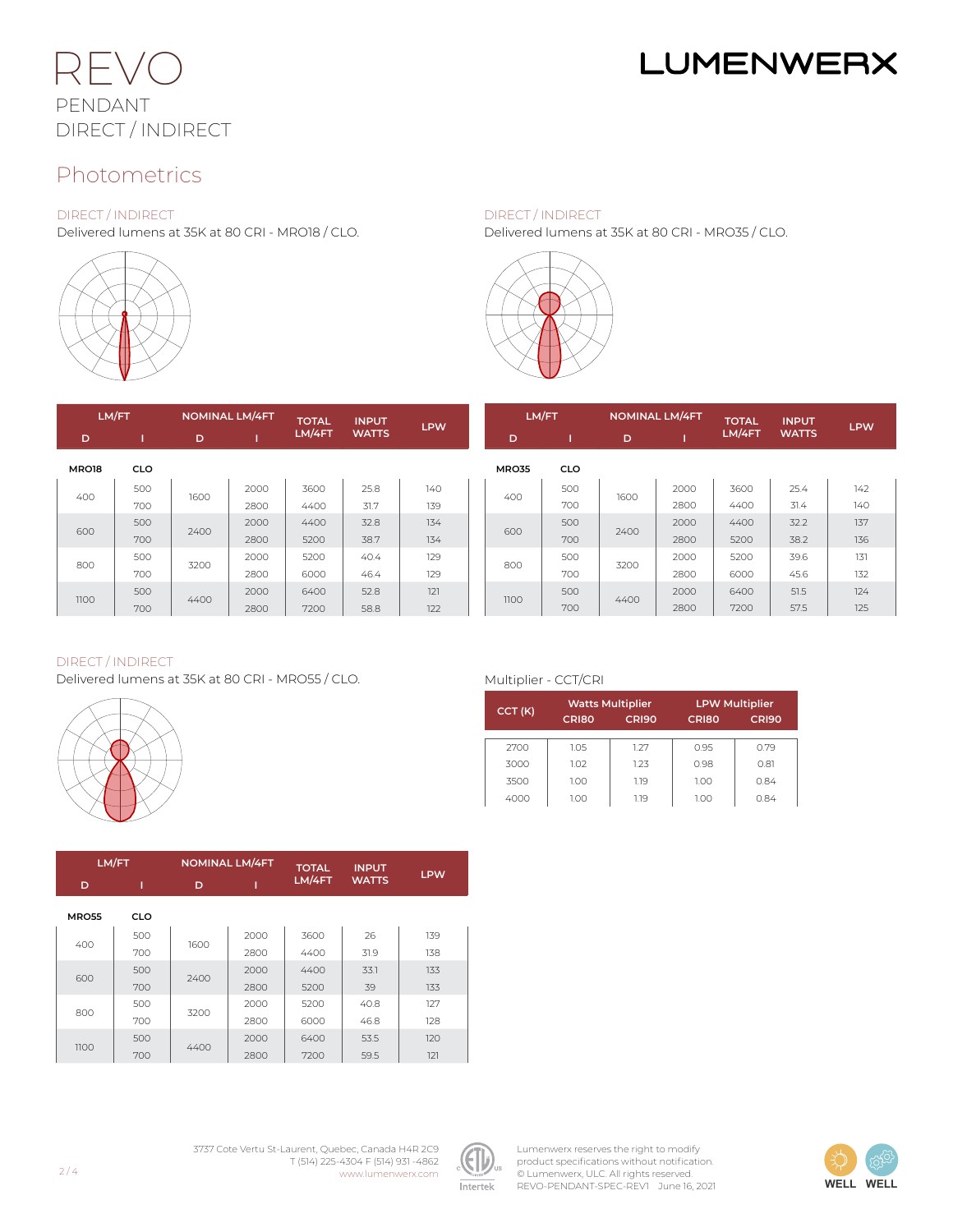# **LUMENWER**

## REVO PENDANT DIRECT / INDIRECT

### Technical Specifications

#### **OPTICS**

**Miniature Reflector Optic (MRO)** - The Lumenwerx Miniature Reflector Optic (MRO) locates an individual, precisely molded TIR elements over each LED emitter, and further shield the source with precise parabolic reflectors.

Unlike typical diffuser and prismatic optics, MRO offers a choice of narrow, medium, and wide downlight beams. The downlight MRO can be paired with a simple uplight optic, creating a comfortable and distinctive direct/indirect luminaire with a total of six light distribution options.



Narrow 18 degree 500lm/f - 1000lux

Medium 35 degree 500lm/f - 500lux Wide 55 degree 500lm/f - 300lux

#### **CLEAR LAMBERTIAN OPTIC (CLO)**

The Clear Lambertian Optic (CLO) uses a single horizontal LED array and a clear acrylic cover to provide simple uplight with high efficiency.

#### LIGHT SOURCE - STATIC WHITE

Custom linear array of high-flux LEDs mounted onto aluminumbacked circuitry with quick-connect wiring to facilitate service and optimize thermal management. Available in 2700K, 3000K, 3500K and 4000K with a minimum 80 CRI and an option for 90 CRI with elevated R9 value. Color consistency maintained to within 3 SDCM. All LEDs have been tested in accordance with IESNA LM-80-08 and the results have shown L80 lumen maintenance greater than 60,000 hours. Absolute product photometry is measured and presented in accordance with IESNA LM-79, unless otherwise indicated.

#### LIGHT SOURCE - FULL SPECTRUM

The full spectrum LED option offers improved color particularly in the cyan region that is beneficial in both healthcare and circadian lighting strategies. The cyan region in full spectrum LED is richer at the 480 nm range.



**WELL for Light** - The WELL building standard focuses on light quality in several features. There are three categories that are fully attributed to the construction and features of a luminaire. In WELL V1, it's Feature 54 Circadian Lighting, Feature 55 Glare Control, and Feature 58 Color Quality. In WELL V2, it's Feature L03 Circadian Lighting, Feature L04 Glare Control, and Feature L07 Electric Light Quality.

This fixture meets Features:

- Feature 54 or L03 when full spectrum LED is selected
- Feature 55 or L04 meets WELL glare category (b-c-d)
- Feature 58 or L07 when 90CRI or above is selected

All LED drivers used at Lumenwerx are deemed to have a low risk level of flicker, of 5 % or less below 90Hz operational as defined by IEEE standard 1789-2015 LED.



**WELL for Mind** -This luminaire meets WELL for mind as it is a human centric luminaire offering quality light, excellent color, and smooth optics. If any of these features are incorporated in a luminaire, it can improve the ability to focus, concentrate, and persist longer on a given task. This fixture harmoniously operates in a space to assist the mind.

**For more information, please contact well@lumenwerx.com**

#### LUMINAIRE LENGTH

Revo is made up of standard 4, 6 and 8 foot sections that may be joined together to create longer continuous run lengths. Exact run length must be noted in the product code. The minimum individual section available is 4 foot.

All individual sections are joined together onsite using the joiner kits provided. Lumenwerx offers joiner kits that are extremely simple to work with in the field and result in a fixture that appears virtually seamless with no light leak at any connection.



Fully integrated, ultra-slim, **Mikrodrive™** driver eliminates the need for the remote drivers typical of very small cross-section luminaires. Factory-adjustable drive current and universal (120- 277VAC) input. Long life: over 100,000 hours Mean Time Between Failures (MTBF). 0-10V dimming protocol. At maximum driver load: Efficiency>84%, PF>0.9, THD<20%. Due to space limitations, other driver, control and wiring options are not currently available.





Lumenwerx reserves the right to modify product specifications without notification. © Lumenwerx, ULC. All rights reserved. REVO-PENDANT-SPEC-REV1 June 16, 2021



joining system for Revo Direct/Indirect